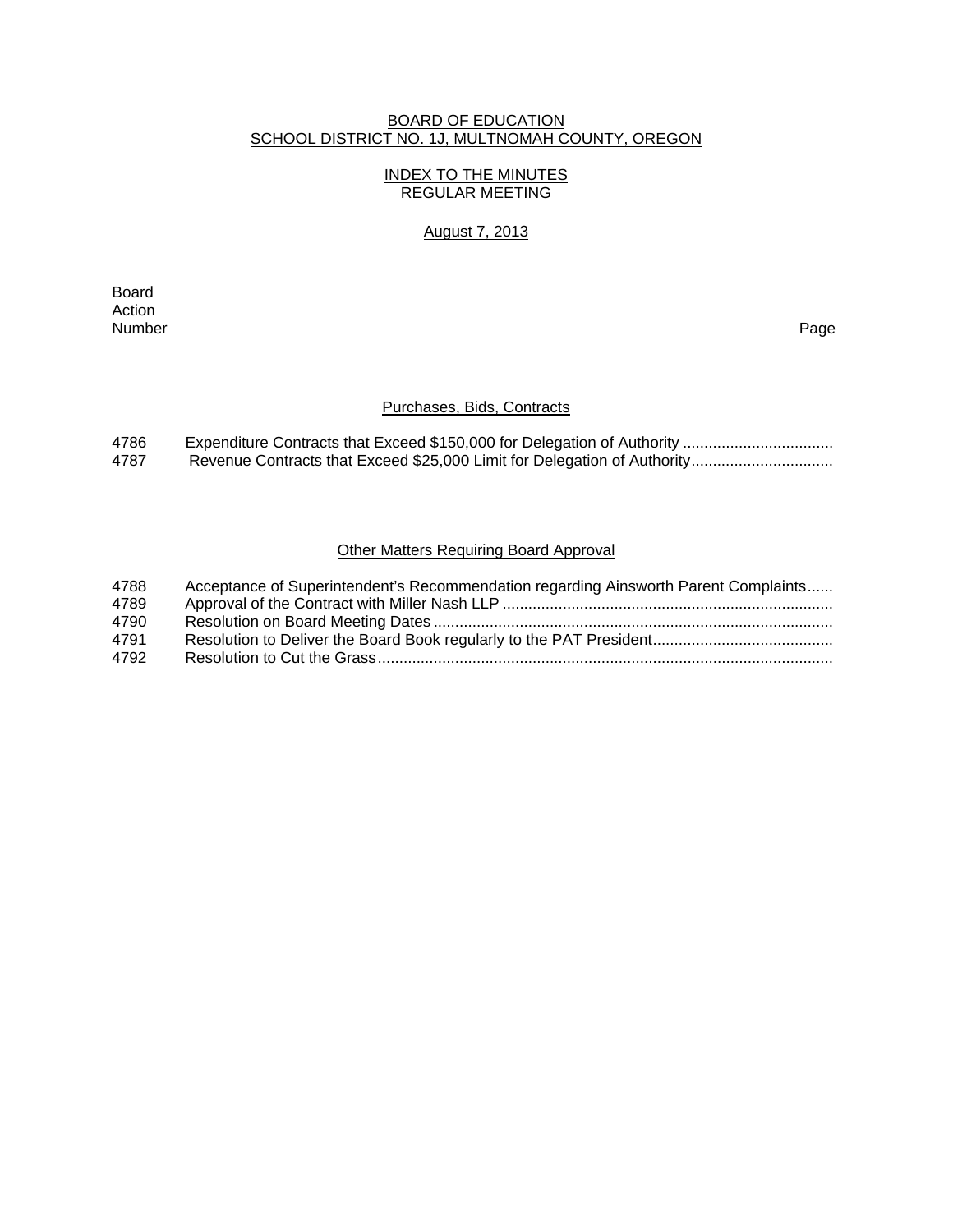#### OFFICE OF THE BOARD OF EDUCATION SCHOOL DISTRICT NO. 1J, MULTNOMAH COUNTY, OREGON BLANCHARD EDUCATION SERVICE CENTER PORTLAND, OREGON

The Regular Meeting of the Board of Education came to order at 5:01pm at the call of Co-Chair Greg Belisle in the Board Auditorium of the Blanchard Education Service Center, 501 N. Dixon St, Portland, Oregon.

There were present: Pam Knowles, Co-Chair - *absent* Ruth Adkins Bobbie Regan Tom Koehler Steve Buel Matt Morton Greg Belisle, Co-Chair

Andrew Davidson, Student Representative

Staff

 Carole Smith, Superintendent Caren Huson-Quiniones, Board Senior Specialist

#### **PUBLIC COMMENT**

Tanya March stated that she loves the Metropolitan Learning Center (MLC) and that it was time to put out the welcome mat at MLC. However, MLC does have some problems: they lost the 17 Bus route, the current TriMet system does not allow access to the school, the application process is a barrier to economic inclusion, lack of breakfast at the school, they lost their swimming pool, and have very little outdoor places.

Jeff Longueil, Martin Huynh, Jim Gion, and Michelle Tran all spoke in support of a Vietnamese Language Immersion Program at PPS.

#### **BOND ACCOUNTABILITY COMMITTEE QUARTERLY UPDATE**

Steve March and Tom Peterson, members of the Bond Accountability Committee, provided their written quarterly update to the Board. Summer projects were underway and appear to be on time and on schedule. The Ed Specs work is being done; two-member teams were formed to focus on various parts of the bond work. Financial reporting has improved greatly.

#### **CITY ARTS TAX UPDATE**

David Wynde, Deputy Chief Financial Officer, provided an update on the City Arts Tax. The City has informed PPS that they will distribute all the money to the schools, and that they would assume the risk in case higher courts overturn recent decisions.

Director Morton questioned how the City was doing in terms of collecting the tax funds. Mr. Wynde responded that the City has collected enough money to take care of the teacher funding part of the tax.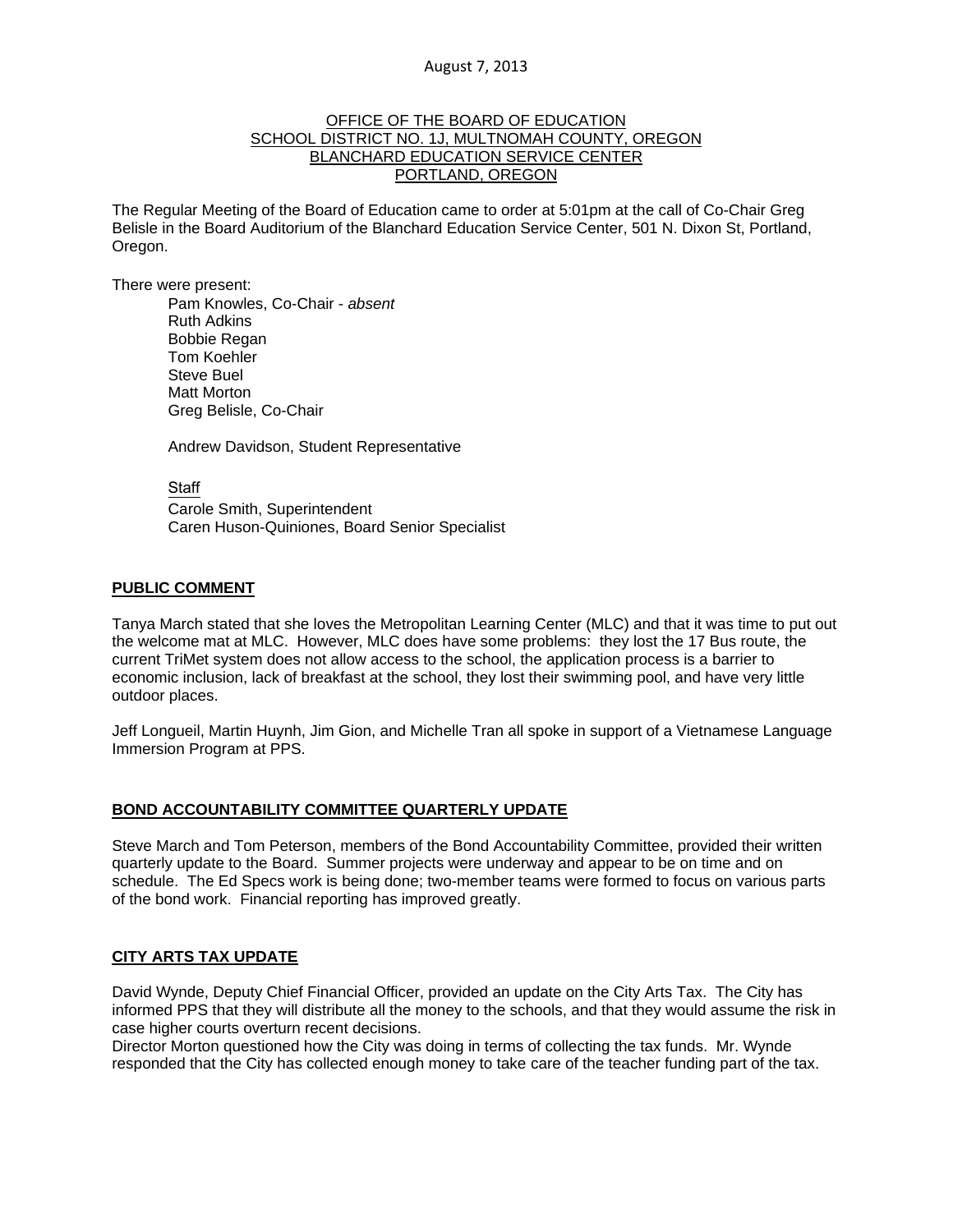Director Buel asked if the adopted budget included all of the information on the Arts Tax. Mr. Wynde responded yes.

Director Regan mentioned the K-12 Continuum and wondered if each high school cluster should begin determining the art they would want to focus on, be it dance, drama, music, or art.

### **BUSINESS AGENDA**

Director Buel requested that Resolution 4789 be pulled from the Business Agenda for a separate vote and requested that a report be completed on the comparison of legal costs in 1985 vs. the current year, both internal and external.

Director Buel submitted three walk-on resolutions: a resolution on Board meeting dates, a resolution on delivery of the Board Book, and a resolution to cut the grass.

# **ADJOURN**

Co-Chair Belisle adjourned the meeting at 6:23pm.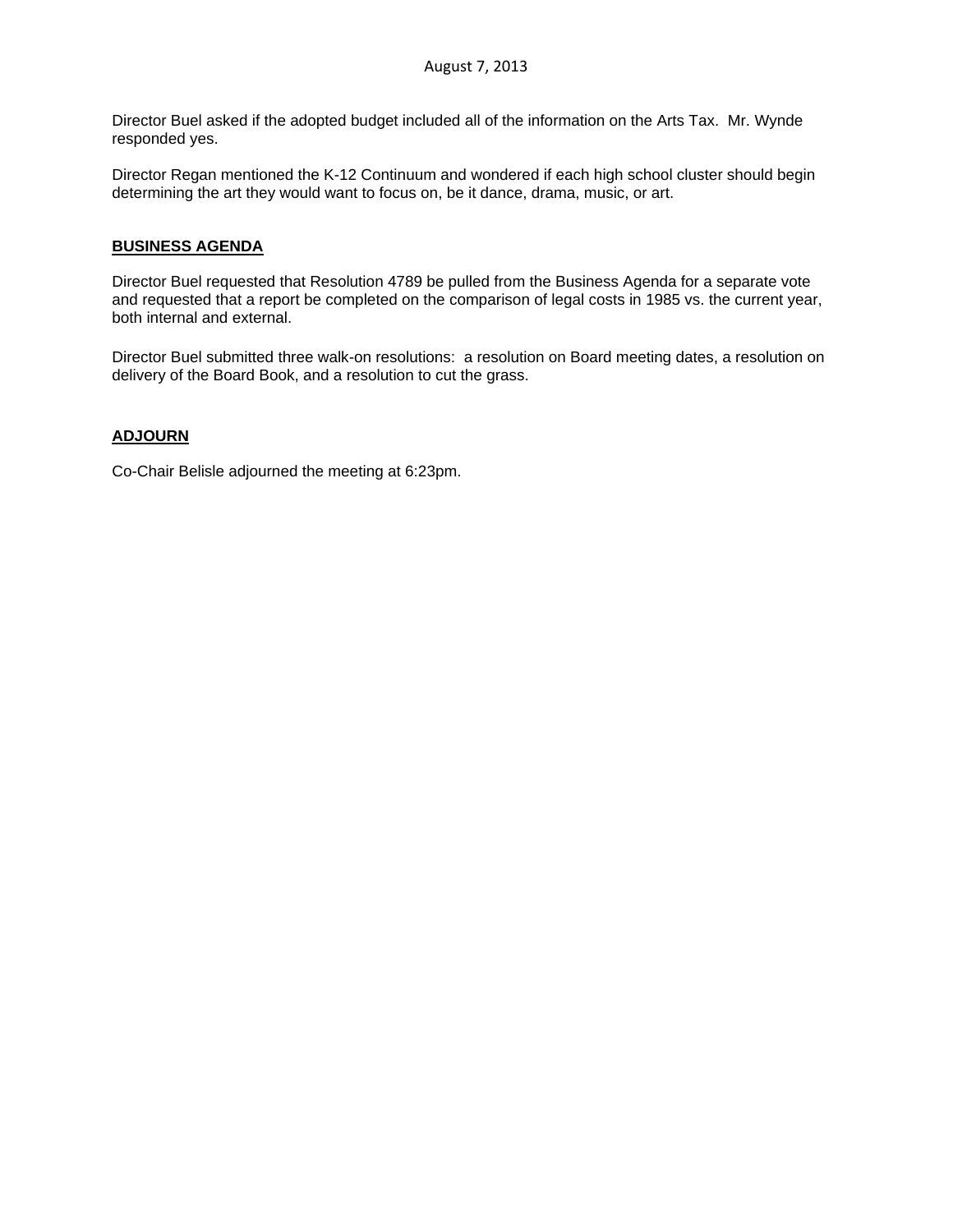### Purchases, Bids, Contracts

The Superintendent RECOMMENDED adoption of the following items:

### Numbers 4786 and 4787

Director Regan moved and Director Adkins seconded the motion to adopt the above numbered items. The motion was put to a voice vote and passed unanimously (vote: 6-yes, 0-no; with Director Knowles absent and Student Representative Davidson voting yes, unofficial).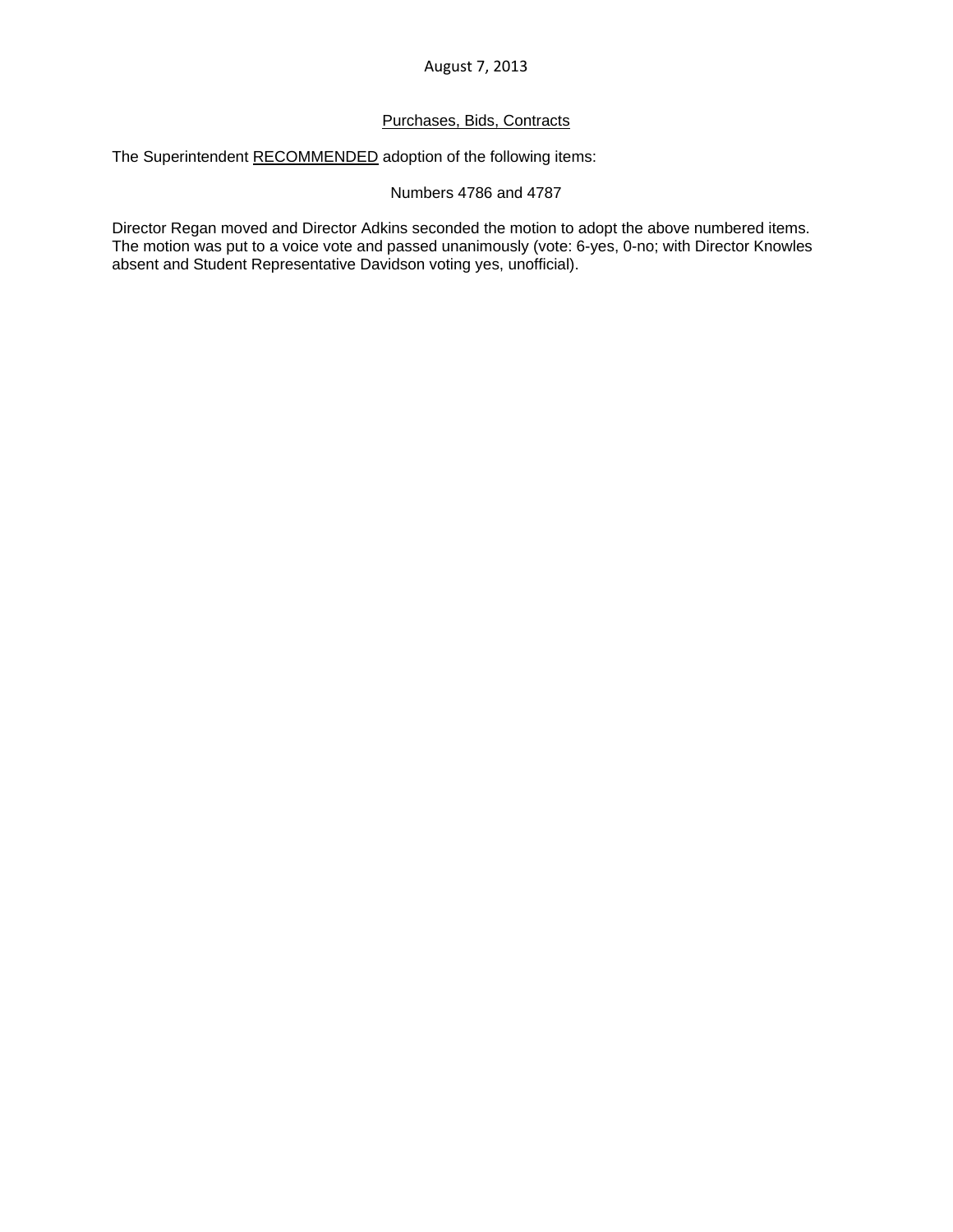# **RESOLUTION No. 4786**

### Expenditure Contracts that Exceed \$150,000 for Delegation of Authority

### **RECITAL**

Portland Public Schools ("District") Public Contracting Rules PPS-45-0200 ("Authority to Approve District Contracts; Delegation of Authority to Superintendent") requires the Board of Education ("Board") enter into contracts and approve payment for products, materials, supplies, capital outlay, equipment, and services whenever the total amount exceeds \$150,000 per contract, excepting settlement or real property agreements. Contracts meeting this criterion are listed below.

#### **RESOLUTION**

The Superintendent recommends that the Board approve these contracts. The Board accepts this recommendation and by this resolution authorizes the Deputy Clerk to enter into agreements in a form approved by General Counsel for the District.

| Contractor                                     | <b>Contract Term</b>              | <b>Contract Type</b>                                           | <b>Description of</b><br><b>Services</b>                                                                                                                                                                                                | Contract<br>Amount         | Responsible<br>Administrator,<br><b>Funding Source</b>                                          |
|------------------------------------------------|-----------------------------------|----------------------------------------------------------------|-----------------------------------------------------------------------------------------------------------------------------------------------------------------------------------------------------------------------------------------|----------------------------|-------------------------------------------------------------------------------------------------|
| Anderson<br>Construction.                      | 08/08/13<br>through<br>12//30/13  | <b>Construction Services</b><br>C xxxxx                        | Jefferson HS: Track<br>Surface Improvements,<br><b>Great Fields Project</b><br>ITB:2013-1665                                                                                                                                            | Not-to-exceed<br>\$267,167 | T Magliano<br><b>Fund 438</b><br>Dept. 5957<br>Project J0723                                    |
| <b>BLRB</b> Architects                         | 8/8/2013<br>through<br>12/30/2014 | Architectural and<br><b>Engineering Services</b><br>Arch xxxxx | James John and<br>Hosford schools: Plan<br>and design roofing,<br>seismic, ADA, elevator<br>and science lab<br>improvements as part of<br>the 2014 Improvement<br>Project.<br>RFP# 2013-1663                                            | Not-to-exceed<br>\$582,000 | J. Owens<br><b>Fund 451</b><br>Dept. 5511<br>Projects DC406,<br>DC206, DB106, &<br><b>DC306</b> |
| <b>FFA Architecture</b><br>and Interiors, Inc. | 8/8/2013<br>through<br>12/30/2014 | Architectural and<br><b>Engineering Services</b><br>Arch xxxxx | Woodlawn, Boise Eliot,<br>Beach, Chief Joseph,<br>King and Vernon<br>schools: Plan and<br>design roofing, seismic,<br>ADA, elevator and<br>science lab<br>improvements as part of<br>the 2014 Improvement<br>Project.<br>RFP# 2013-1663 | Not-to-exceed<br>\$381,000 | J. Owens<br><b>Fund 451</b><br>Dept. 5511<br>Projects DC406,<br>DC206, DB106, &<br>DC306        |
| Oh Planning +<br>Design Architecture           | 8/8/2013<br>through<br>12/30/2014 | Architectural and<br><b>Engineering Services</b><br>Arch xxxxx | Arleta, Lane, Grout and<br>Creston schools: Plan<br>and design roofing,<br>seismic, elevator and<br>science lab<br>improvements as part of<br>the 2014 Improvement<br>Project. RFP# 2013-<br>1663                                       | Not-to-exceed<br>\$501,000 | J. Owens<br><b>Fund 451</b><br>Dept. 5511<br>Projects DC406,<br>DC206, DB106, &<br>DC306        |

### **NEW CONTRACTS**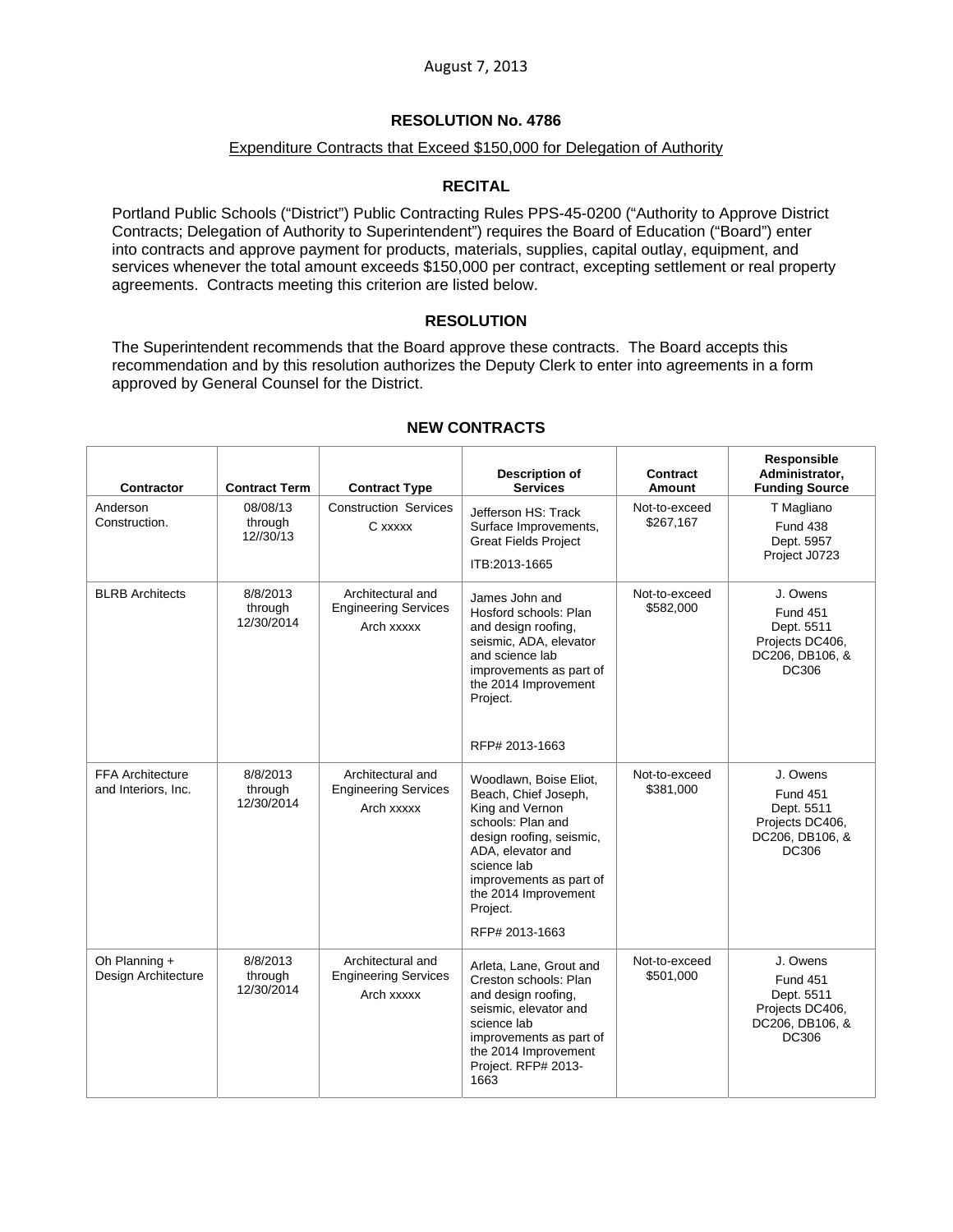# **NEW INTERGOVERNMENTAL AGREEMENTS ("IGAs")**

No New IGAs

# **AMENDMENTS TO EXISTING CONTRACTS**

No Amendments to Existing Contracts

*N. Sullivan*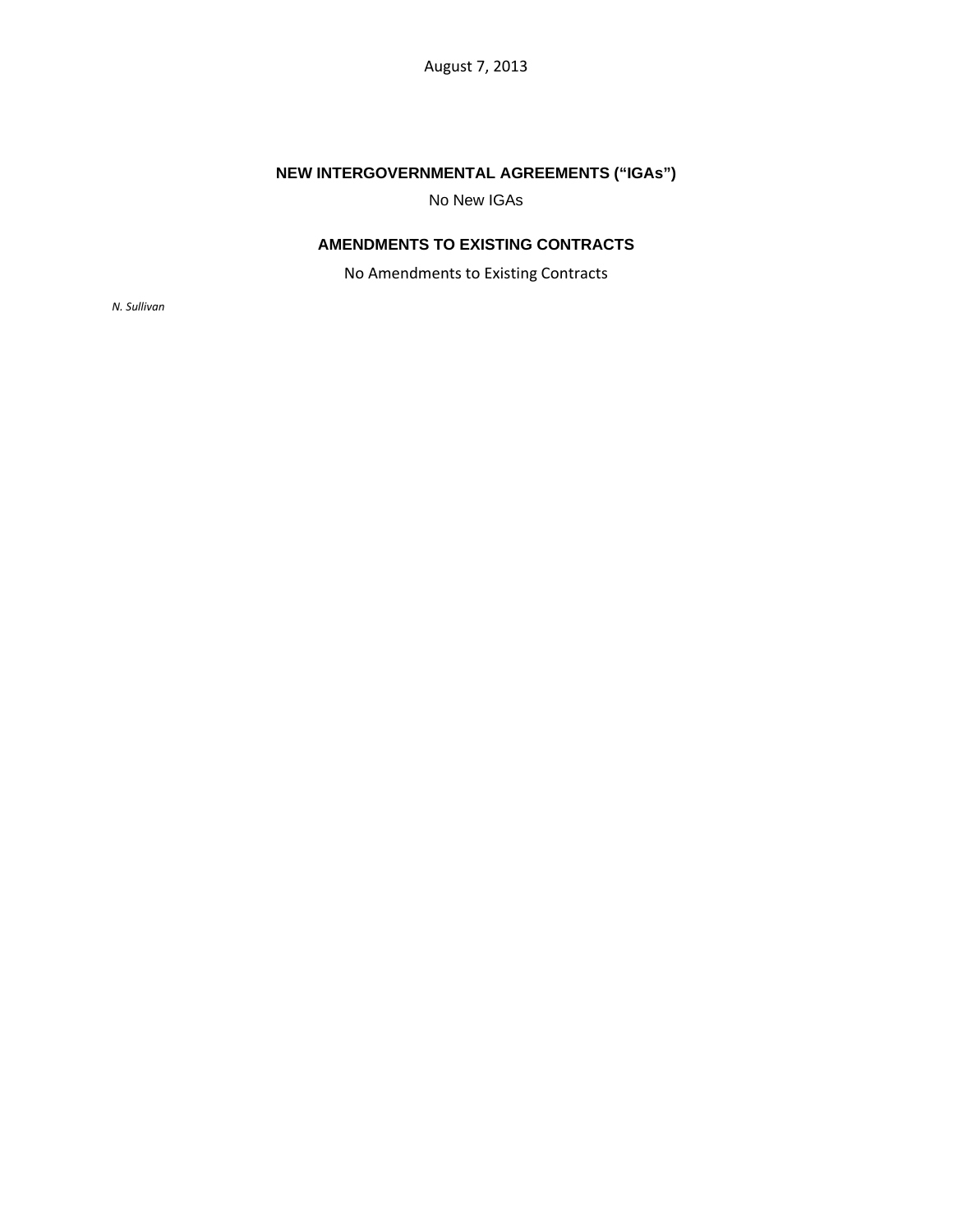### **RESOLUTION No. 4787**

#### Revenue Contracts that Exceed \$25,000 Limit for Delegation of Authority

### **RECITAL**

Portland Public Schools ("District") Public Contracting Rules PPS-45-0200 ("Authority to Approve District Contracts; Delegation of Authority to Superintendent") requires the Board of Education ("Board") to enter into and approve all contracts, except as otherwise expressly authorized. Contracts exceeding \$25,000 per contractor are listed below.

### **RESOLUTION**

The Superintendent recommends that the Board approve these contracts. The Board accepts this recommendation and by this resolution authorizes the Deputy Clerk to enter into agreements in a form approved by General Counsel for the District.

### **NEW CONTRACTS**

No New Contracts

### **NEW INTERGOVERNMENTAL AGREEMENTS / REVENUE ("IGA/Rs")**

| <b>Contractor</b>                      | <b>Contract Term</b> | <b>Contract Type</b>           | <b>Description of Services</b>                           | Contract<br>Amount | Responsible<br>Administrator,<br><b>Funding Source</b> |
|----------------------------------------|----------------------|--------------------------------|----------------------------------------------------------|--------------------|--------------------------------------------------------|
| <b>Portland Water</b><br><b>Bureau</b> | 7/1/2013<br>through  | Intergovernmental<br>Agreement | District-wide: Funding for<br>PPS to provide lead-paint  | \$50,000           | T. Magliano                                            |
|                                        | 6/30/2014            | IGA/R 60004                    | remediation and repair at<br>facilities for children six |                    | <b>Fund 205</b><br>Dept. 5595                          |
|                                        |                      |                                | years or younger.                                        |                    | Grant G1364                                            |

# **AMENDMENTS TO EXISTING CONTRACTS**

| Contractor                          | <b>Contract Term</b>              | <b>Contract Type</b>                                         | <b>Description of Services</b>                                                                                                               | Amendment<br>Amount.<br><b>Contract Total</b> | Responsible<br>Administrator,<br><b>Funding Source</b>     |
|-------------------------------------|-----------------------------------|--------------------------------------------------------------|----------------------------------------------------------------------------------------------------------------------------------------------|-----------------------------------------------|------------------------------------------------------------|
| <b>RAND Corporation</b>             | 7/1/2013<br>through<br>6/30/2014  | Revenue<br>R 59352<br>Amendment 1                            | Funding towards the second<br>year of a three year project<br>studying the effects of dual<br>language immersion on<br>academic achievement. | \$40,000<br>\$80,000                          | M. Goff<br><b>Fund 205</b><br>Dept. 5437<br>Grant G1281    |
| <b>Portland State</b><br>University | 6/14/2013<br>through<br>6/30/2014 | Intergovernmental<br>Agreement<br>IGA/R 56562<br>Amendment 5 | Provide funds to cover the<br>cost of .25 FTE for PK12<br>STEM TOSA.                                                                         | \$25,961<br>\$151,987                         | S. Higgens<br><b>Fund 299</b><br>Dept. 9999<br>Grant S0269 |

# **LIMITED SCOPE REAL PROPERTY AGREEMENTS AND AMENDMENTS**

No Limited Scope Real Property Agreements or Amendments

*N. Sullivan*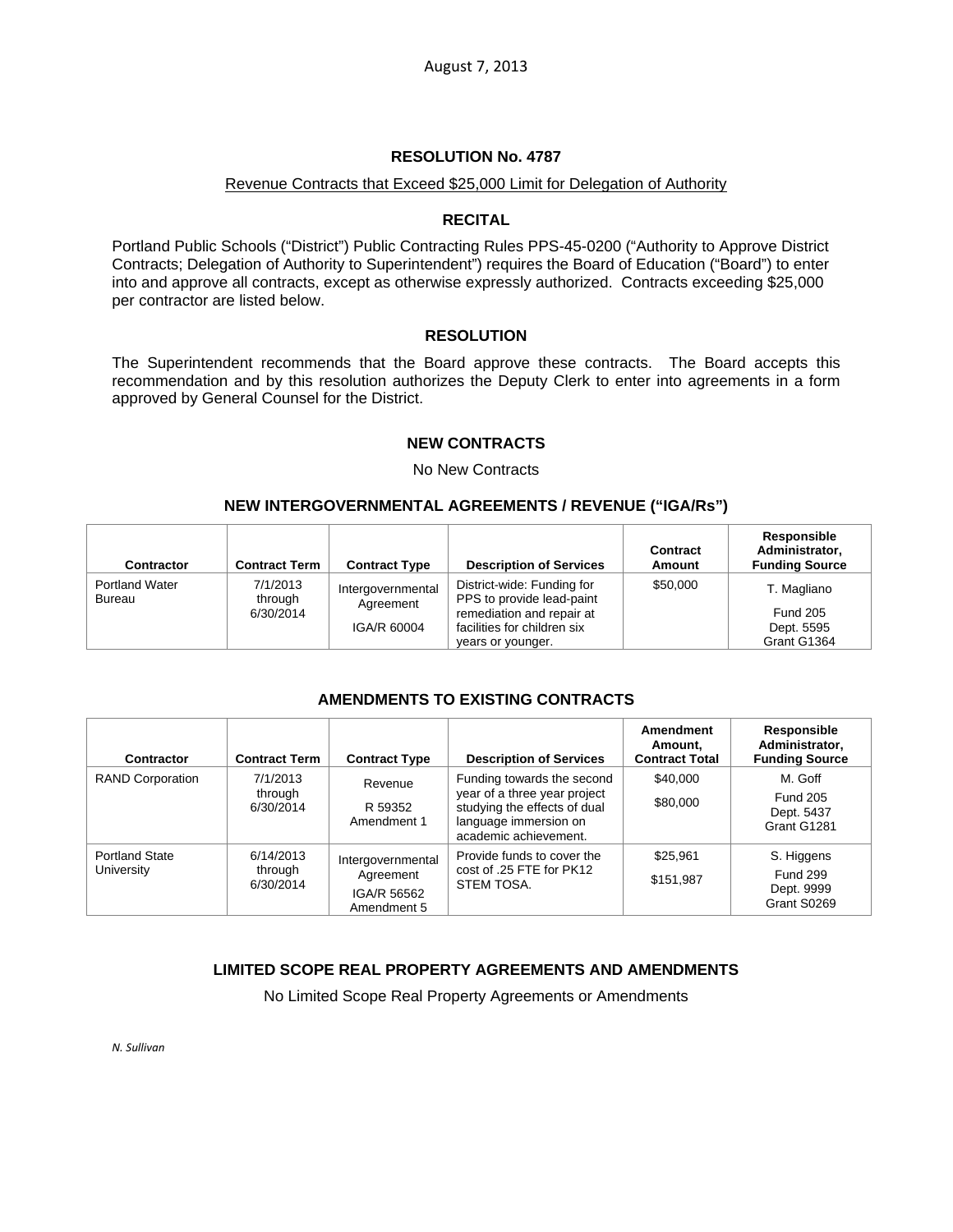#### Other Matters Requiring Board Approval

The Superintendent RECOMMENDED adoption of the following items:

Numbers 4788 through 4792

Director Adkins moved and Director Morton seconded the motion to adopt Resolution 4788. The motion was put to a voice vote and passed by a vote of 5-1 (vote: 5-yes, 1-no [Buel]; with Director Knowles absent and Student Representative Davidson voting yes, unofficial).

During the Committee of the Whole, Director Buel moved and Director Regan seconded the motion to adopt Resolution 4789. The motion was put to a voice vote and passed by a vote of 5-1 (5-yes, 1-no [Buel]; with Director Knowles absent and Student Representative Davidson voting yes, unofficial).

During the Committee of the Whole, Director Buel moved and Director Regan seconded the motion to adopt Resolution 4790. The motion was tabled to a date uncertain by a vote of 6-0 (6-yes, 0-no; with Director Knowles absent and Student Representative Davidson voting yes, unofficial)

During the Committee of the Whole, Director Buel moved and Director Morton seconded the motion to adopt Resolution 4791. The motion was put to a voice vote and failed by a vote of 1-5 (1-yes [Buel], 5 no; with Director Knowles absent and Student Representative Davidson voting no, unofficial).

During the Committee of the Whole, Director Buel moved and Director Koehler seconded the motion to adopt Resolution 4792. The motion was put to a voice vote and failed by a vote of 1-5 (1-yes [Buel], 5 no; with Director Knowles absent and Student Representative Davidson voting no, unofficial).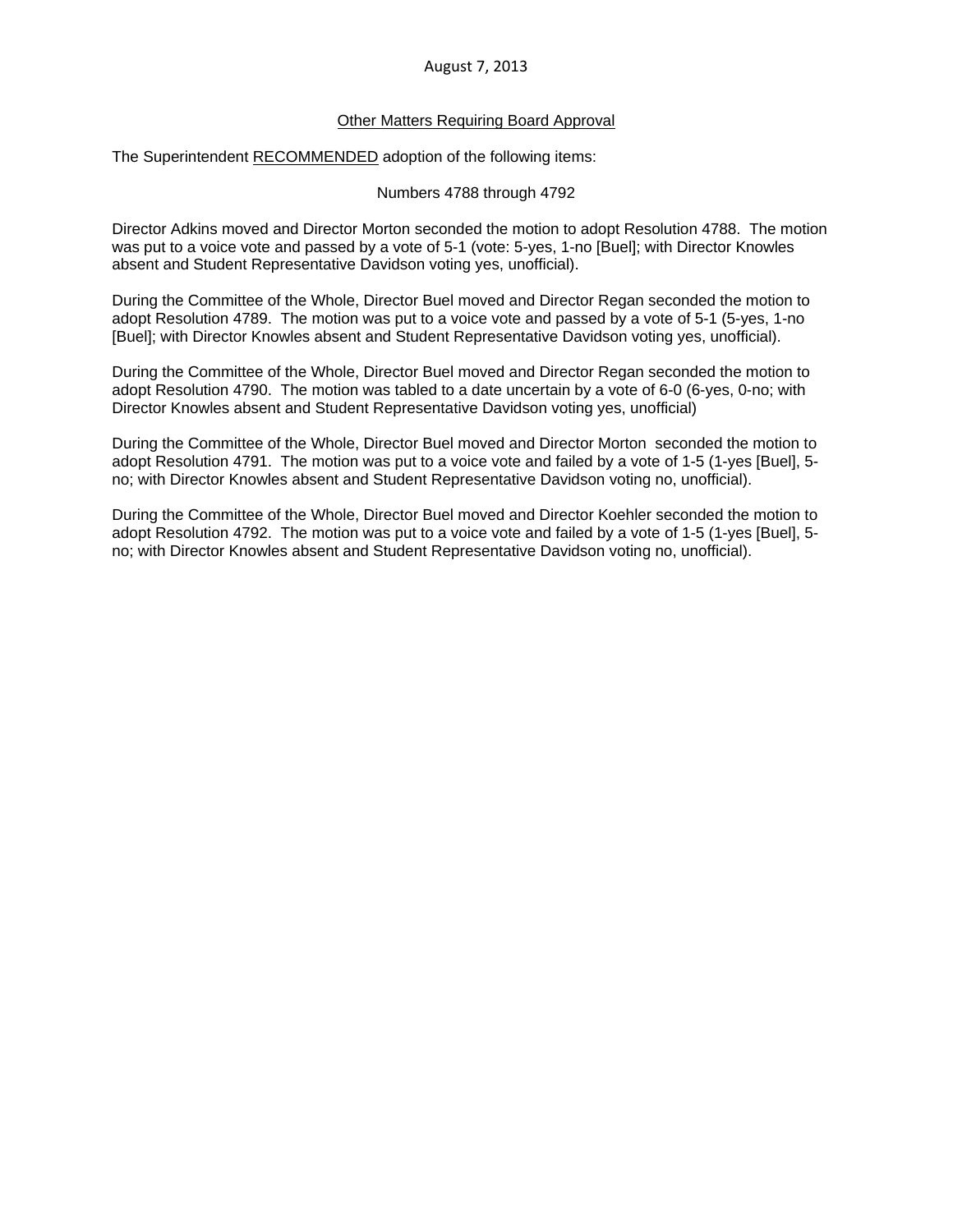#### **RESOLUTION No. 4788**

### Acceptance of Superintendent's Recommendation regarding Ainsworth Parent Complaints

#### **RECITAL**

In the spring of the 2012-13 school year, several Ainsworth parents filed Level Three appeals to the Board and Superintendent pursuant to the Student/Parent Complaint Procedure Policy, 4.50.030. Peter Hamilton served as the investigator and issued findings and recommendations. The findings and recommendations, which contain confidential student and staff information, have been provided to the parents and Board members. The Superintendent recommends that the Board accept these findings.

### **RESOLUTION**

The Board of Education accepts the Superintendent's recommendation, and the report and findings issued by Mr. Hamilton.

*J.Patterson*

# **RESOLUTION No. 4789**

#### Approval of the Contract with Miller Nash LLP

# **RESOLUTION**

*J. Patterson*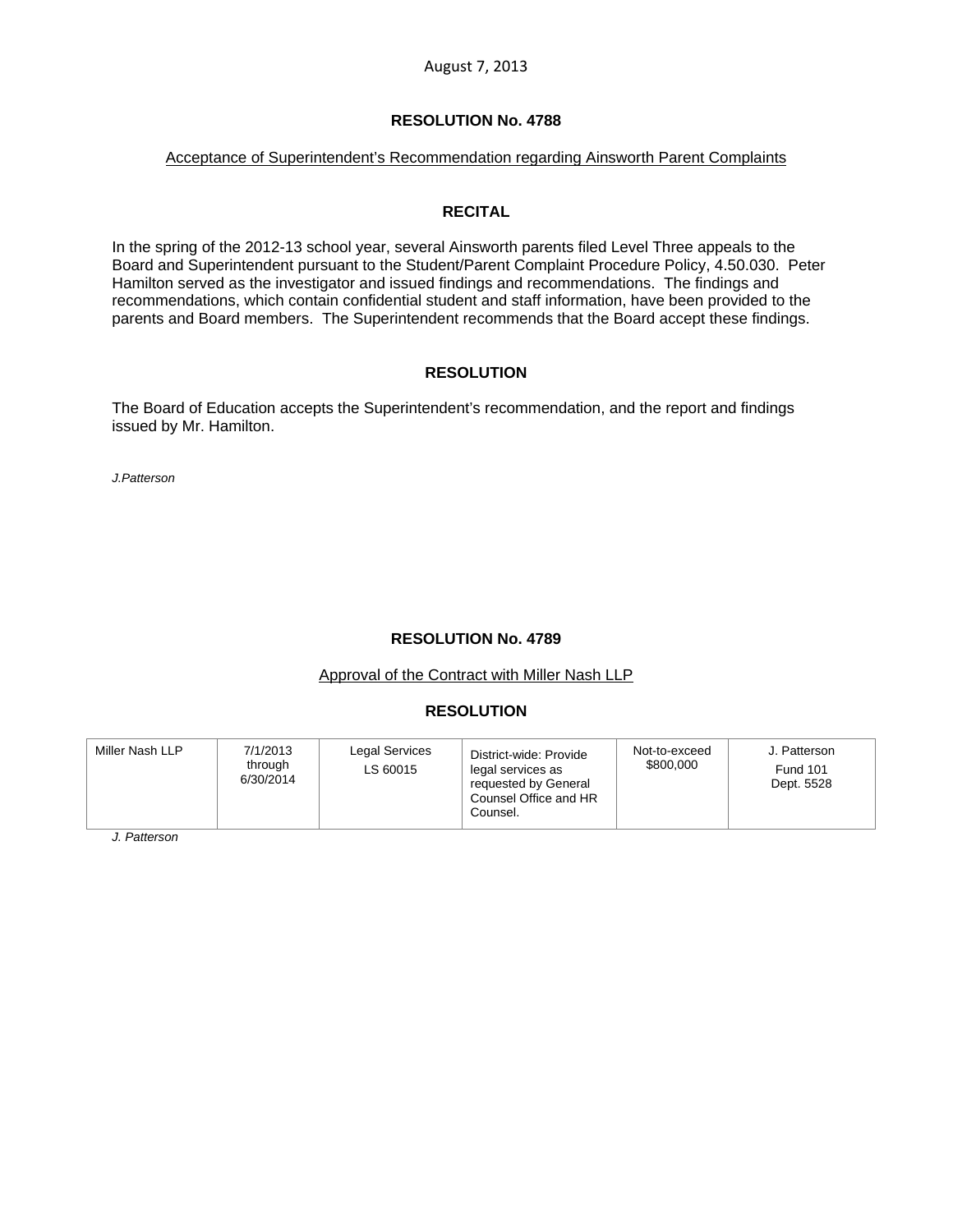#### **RESOLUTION No. 4790 (Resolution Failed)**

### Resolution on Board Meeting Dates

# **RECITALS**

- A. The Superintendent wishes to attend Monday teacher meetings in the late afternoon.
- B. The Student Representative on the PPS School board has conflicting dates with Wednesday evenings.
- C. 5:00pm meetings can conflict with work schedules for many people.
- D. It has been the past practice to not hold school board meetings which conflict with PAT meetings.

### **RESOLUTION**

Regular meetings of the school board be held on Tuesday at 6:00pm unless changed for reasons of conflict by the chairperson of the board.

*S.Buel* 

#### **RESOLUTION No. 4791 (Resolution Failed)**

#### Resolution to Deliver the Board Book regularly to the PAT President

# **RECITALS**

- A. Good relations with teachers is a key component in creating a quality school district.
- B. Delivery of the Board Book has been a practice of PPS for decades.
- C. The school board and its administration is dedicated to working in partnership with teachers.

# **RESOLUTION**

Appropriate materials in the Board Book shall be regularly delivered to the PAT President in similar manner as it is delivered to school board members.

*S.Buel*